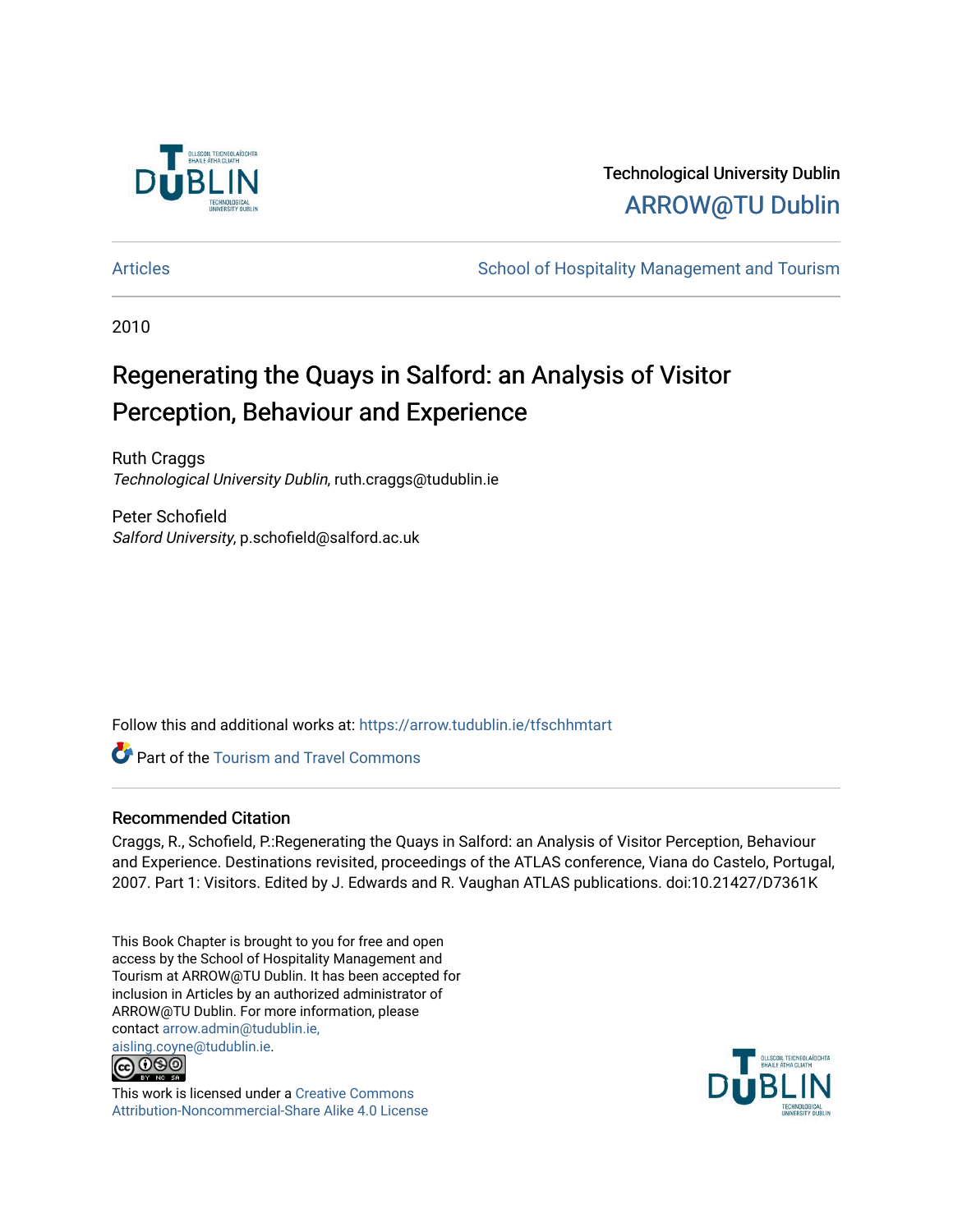# **Regenerating the Quays in Salford: An Analysis of Visitor Perception, Behaviour and Experience**

**Ruth Craggs Dr. Peter Schofield Lecturer in Tourism and Hospitality Associate Director Newcastle Business School MaMS Research Institute Northumbria University Salford Business School City Campus** University of Salford **Newcastle Upon Tyne Greater Manchester Creater Manchester NE1 8ST M5 4WT Tel: 0191 227 3247 Tel: 0161 295 4579 ruth.craggs@unn.ac.uk p.schofield@salford.ac.uk**

#### **Abstract**

*Tourism can generate substantial benefits to destination communities and has featured extensively in urban regeneration policy, but whilst there is now an extensive literature covering urban tourism and dockland regeneration, visitor perceptions of urban waterfront destinations and their on-site behaviour and experience remain largely unexplored. The paper focuses on the Quays in Salford, the city's former docklands, which has been regenerated and repositioned as its flagship tourism product. It reports the findings from a questionnaire survey of visitors' perceptions, behaviour and experience of the Quays. A principal components analysis revealed that four product performance dimensions: 'primary attractions', 'secondary attractions', 'access' and 'environment', explained 62 percent of the variance in the data and just under 38 percent of overall visitor satisfaction. Furthermore, the destination's secondary features, explained more of the variance in visitor satisfaction than its primary attractions, which in turn, were more influential than the environment and access components. The implications of the findings for destination marketing and management are discussed.* 

### **Introduction**

There is now an extensive body of literature concerned with urban waterfront regeneration, but visitor perceptions of urban waterfront destinations and their on-site behaviour and experience have been neglected (van der Knapp and Pinder, 1992;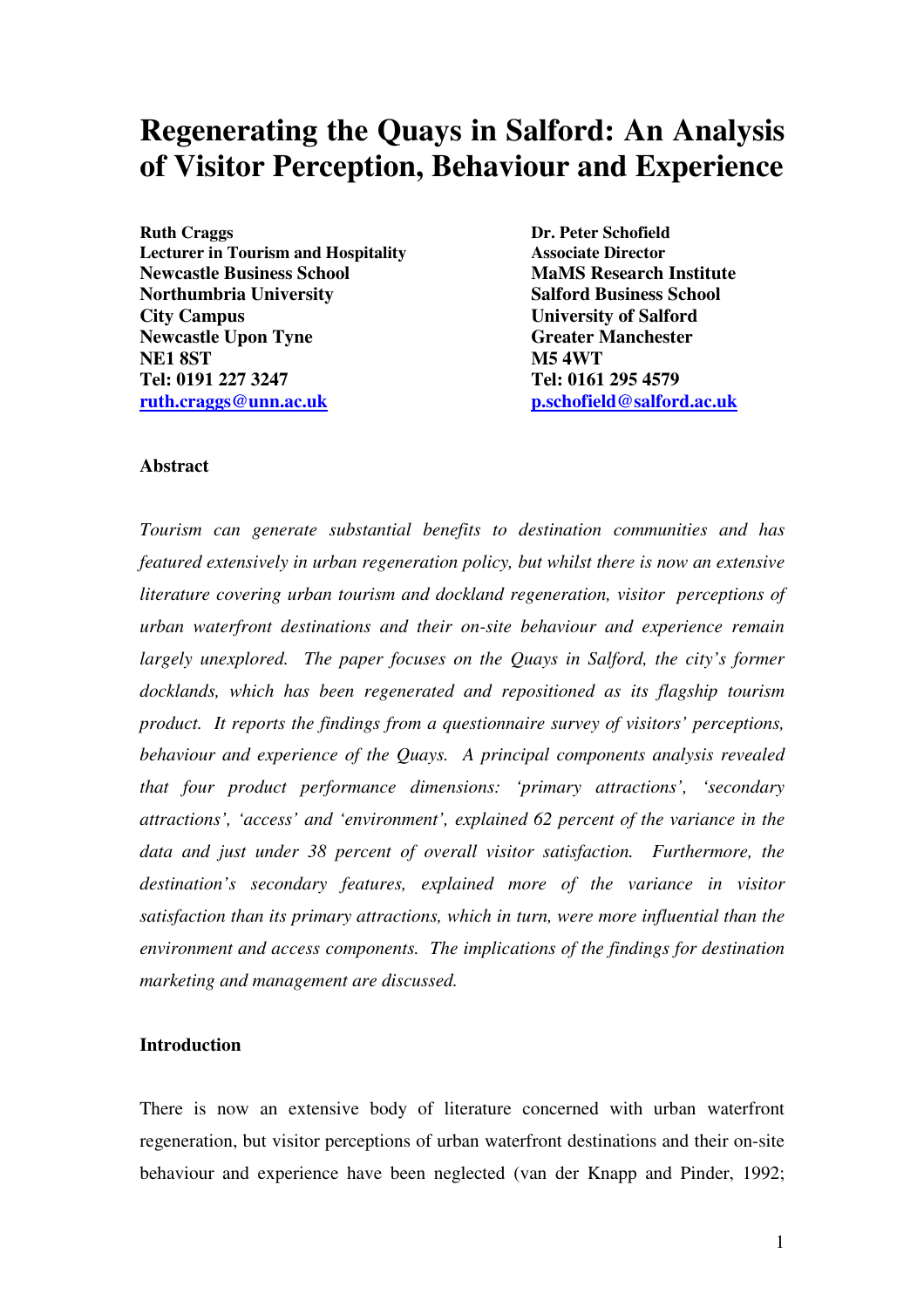Shaw and Williams, 1994; Craig-Smith and Fagence, 1995; Selby, 2004). Additionally, whilst integrated frameworks for the study of urban tourism have been proposed (Tyler, 2000), little is known about urban visitors and a greater theoretical and methodological understanding of urban tourism has been called for (Pearce, 2001). Numerous studies have examined visitor satisfaction and its influences at holiday/vacation destinations, but visitor satisfaction with redeveloped waterfront areas or similar day-trip destinations has been neglected. This study aimed to address this gap in the literature and examine visitor perception, behaviour and experience at the Quays in Salford, the former dockland area of the city.

Residential and commercial developments, including a strong leisure component, have repositioned the Quays from a manufacturing milieu to an area of consumption. The regeneration of this area has made a profound impact on the economy of Salford, by creating jobs in the leisure, retail, banking and computing sectors. Additionally, it has provided a new waterfront area for visitors and residents to use for recreation and leisure and has facilitated the development of a new image for both the Quays and the city. However, as is the case with many regeneration waterfront destinations, no detailed visitor study has been undertaken (Struthers, 2003) and there are no published statistics that express visitor patronage.

#### **Literature Review**

'Tourist satisfaction' has been variously defined in the literature, although there is general consensus that it is a post-consumption evaluative judgement (Westbrook and Oliver, 1991; Yuksel and Yuksel, 2001). Indeed, a number of authors have described it as the 'outcome' for the tourist after the consumption of a tourism product or service (Crompton and Love, 1995; Baker and Crompton, 2000; Kozak, 2001a).

In the context of urban tourism supply, a well-established systems approach, pioneered by Jansen-Verbeke (1986) views the inner city environment as a 'leisure product'. The model illustrates the interrelationship between elements of the innercity tourism system and the significance of the inner city as a leisure product. Jansen-Verbeke's (1986) classification of the inner city as a leisure product comprises 'primary', 'secondary' and 'conditional' elements. The 'primary' elements include a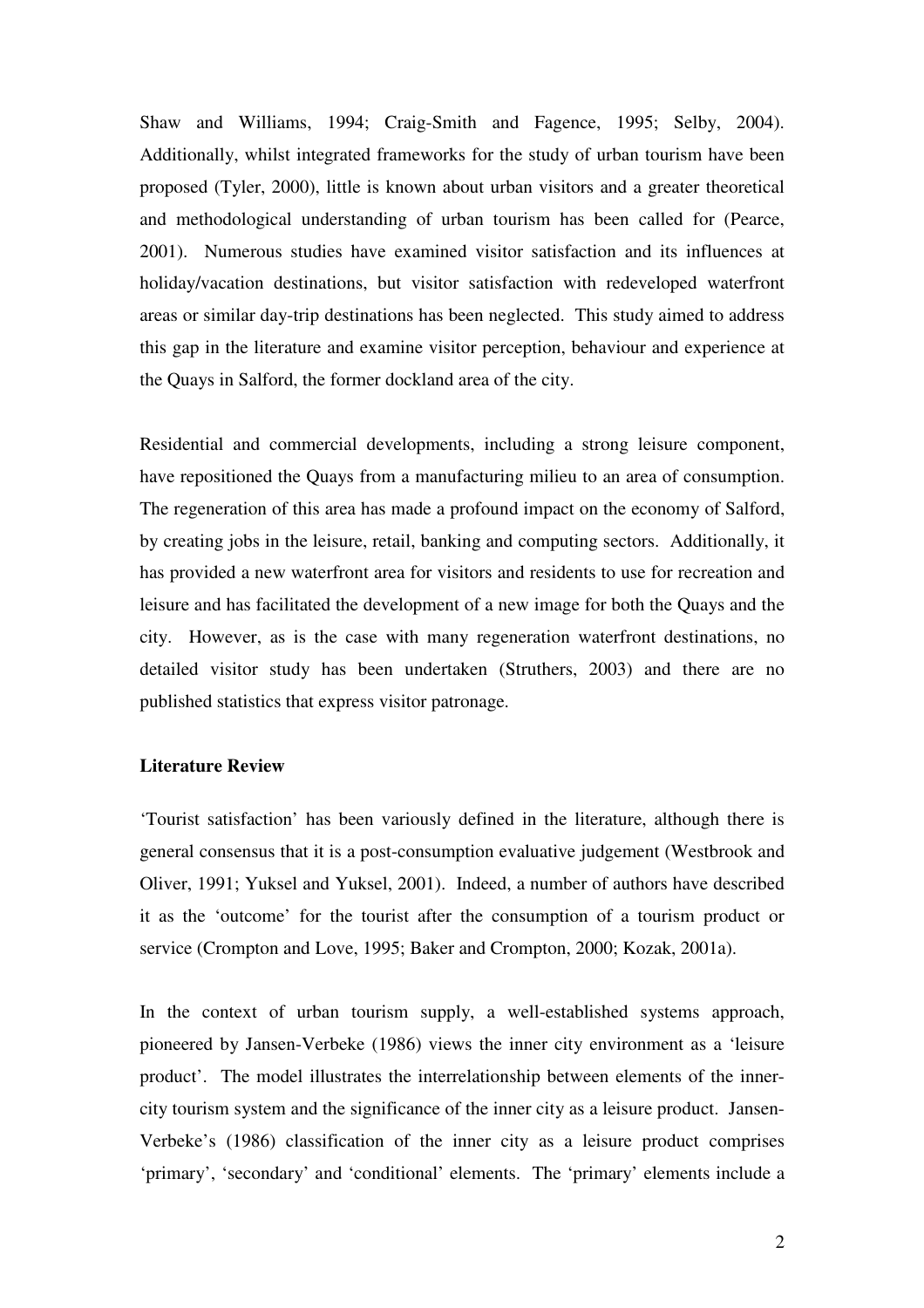variety of facilities which divide the inner city into an 'activity place' and a 'leisure' setting'. These facilities are seen as the attraction of the urban leisure product. The 'secondary' elements consist of the supporting facilities and services which contribute to the leisure function of the inner city. These facilities and services are consumed by tourists during their visit (e.g. hotels, catering outlets and shopping facilities). Finally, the 'additional' elements consist of the tourism infrastructure which conditions the visit. For example, accessibility to and around the inner city (e.g. signposts), accessibility and ease of parking, transport provision and tourist-specific services such as tourist information centres, guides, maps and information about things to see and do in the area (e.g. promotional leaflets). The elements of the leisure product are important as they serve as 'pull factors' on tourists needs (Jansen-Verbeke, 1986).

Whilst Jansen-Verbeke's model describes the elements of the inner-city tourism system which are important to the visitor experience, empirical studies have confirmed components of experiences which influence tourist satisfaction. Pizam *et al* (1978) used a questionnaire to measure tourists' satisfaction with 32 items on a five-point likert-type scale. A factor-analytical approach produced eight factors from twenty-four variables: beach opportunities (factor 1), cost (2), hospitality (3), eating and drinking facilities (4), accommodation facilities (5), campground facilities (6), environment (7) and extent of commercialisation (8). The authors stressed that their findings were not universal but that factors depend on the destination area, its facilities, attractions and weather.

In a study of tourist satisfaction with Mallorca and Turkey, Kozak (2001b) also used factor analysis to compare British and German tourist satisfaction. Eight factors explained 64% of the total variance in satisfaction: accommodation services (factor 1), local transport services (2), hygiene and cleanliness (3), hospitality and customer care (4), facilities and activities (5), level of prices (6), language communication (7) and destination airport services (8). There was no consistency between the two nationalities in terms of the rank order of destination attributes.

In his study of visitor satisfaction with Castlefied Urban Heritage Park in Manchester, Schofield (2001) used factor analysis of visitor ratings on 74 destination attributes to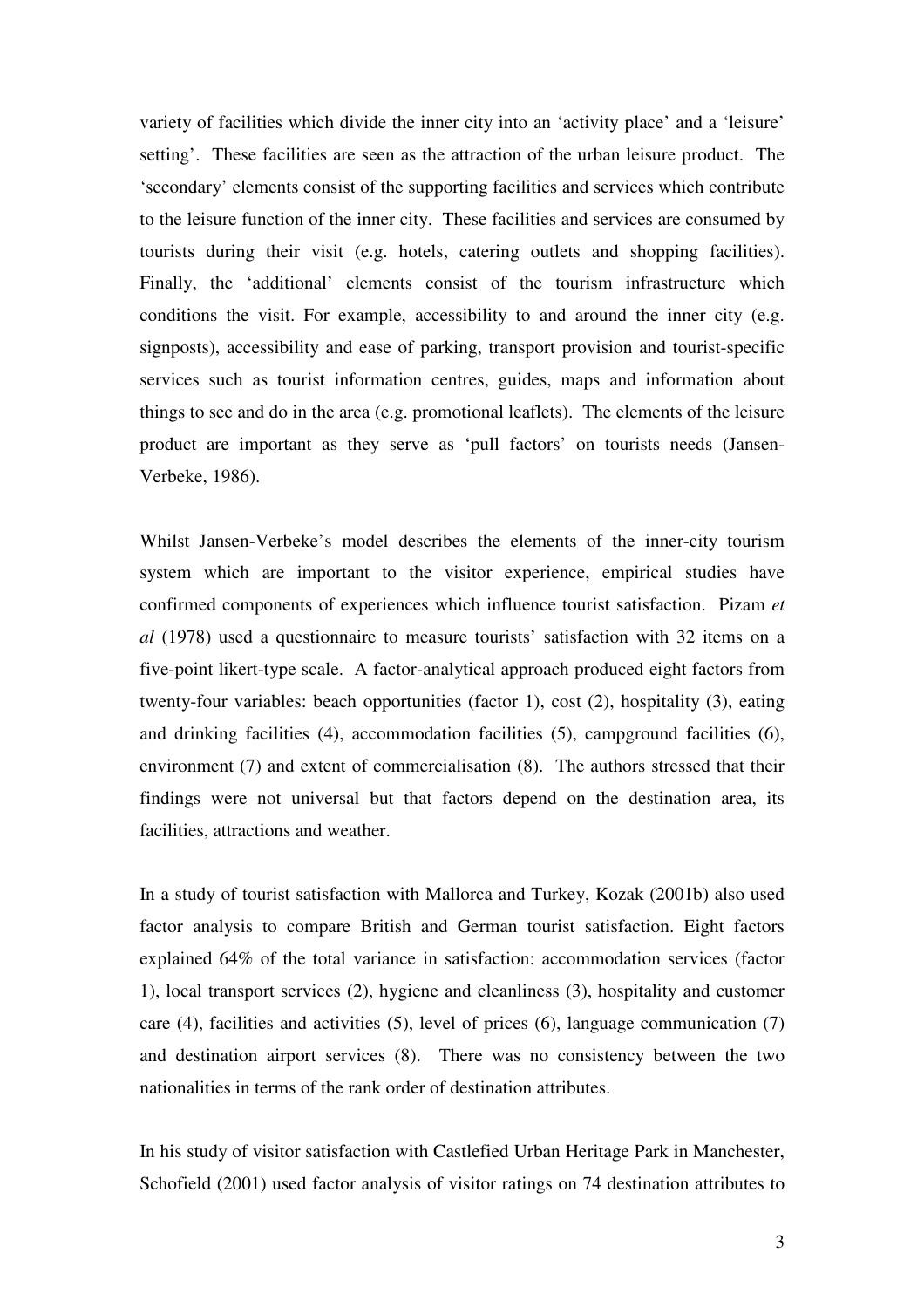identify eleven dimensions of Castlefield's urban tourism 'product', from the visitor perspective; 70% of the total variance was explained. The 11 components were labelled as follows: 'extensive leisure provision and social opportunities' (1), 'entertainment and conviviality' (2), 'history and education' (3), 'undemanding recreation' (4), 'quality of the site and its promotion' (5), 'amusement and comfort' (6), 'safety for seniors' (7), 'wet weather facilities' (8), 'special interests' (9), 'peace and quiet' (10) and 'good value and different' (11). The analysis demonstrated the complexity of the visitor experience of this day trip destination and the important influence of both primary and secondary product components on visitor satiafaction.

In their study of Canadian visitors to Las Vegas, Baloglu *et al* (2003) analysed the relationships among visitors' perceptions of destination performance and their overall satisfaction. A factor analysis of the performance attributes resulted in three components: 'variety of activities/entertainment' (1), 'quality of product/environment' (2) and 'value/diversity' (3) which explained 55.2% of the total variance in the performance attributes. Using multiple regression analysis, they found that the 'variety of activities/entertainment' component, relating to the primary attractions, had a significant positive impact on visitor' overall satisfaction.

In their study of UK tourists' satisfaction with Orlando, Fallon and Schofield (2003) used factor analysis to explore underlying dimensions of satisfaction with the holiday destination. The analysis produced a five factor solution: 'facilitators' (factor 1), 'secondary attractions' (2), 'tertiary attractions' (3), 'core attractions' (4) and 'transport plus' (5). Multiple regression analysis showed that the 'secondary attractions' were the single most influential factor affecting tourists' overall satisfaction, with 'core attractions' as the third most influential factor after 'facilitators'

In their study of visitors to New Zealand, Danaher and Arweiler (1996) used multiple regression analysis to assess the relative importance of four components ('tourist activities', 'attractions', 'transport' and 'accommodation') in determining overall satisfaction with New Zealand as a holiday destination. The results showed that 'tourist activities' had the strongest impact on overall satisfaction, followed by 'accommodation' and 'attractions'. The transportation component did not have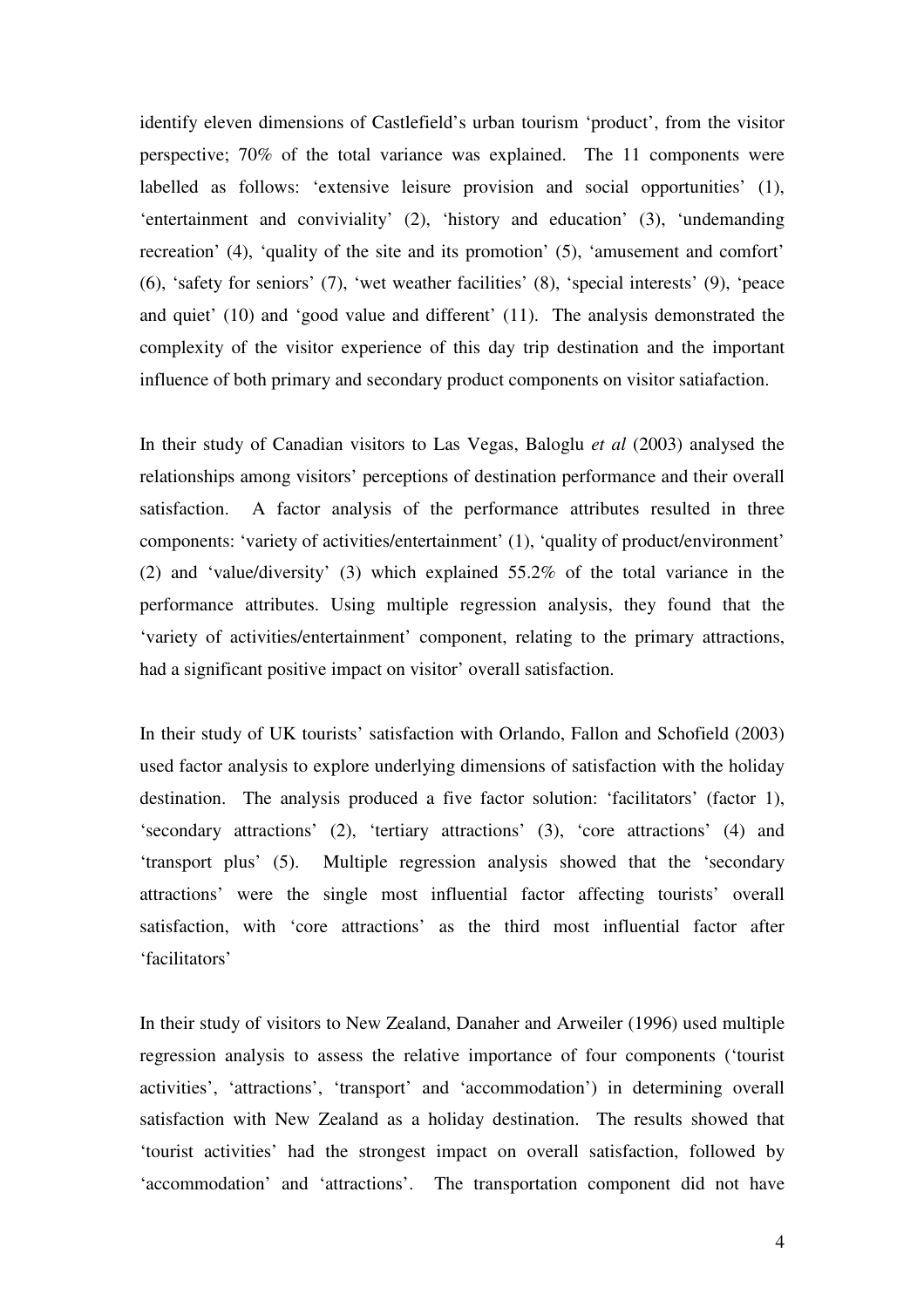significant impact on overall satisfaction. Thus, their study also highlighted the importance of secondary elements (Jansen-Verbeke, 1986) in determining tourist satisfaction.

Other empirical studies have also found secondary elements to be an important constituent of the visitor experience. For example, previous research has found that shopping opportunities and the availability of eating and drinking places play an important part of day-trips to urban areas (Kent, Shock and Snow, 1983; Hudman and Hawkins, 1989; Chadee and Mattson, 1996; Tribe and Snaith, 1998). In his study of visitor satisfaction with Sheffield's tourism products, Bramwell (1998) measured visitor satisfaction with 15 of Sheffield's tourism products (six primary products, four secondary products and five additional products). Visitors were most satisfied with the primary attractions (the swimming complex, arena and the theatre) and the shopping facilities (secondary attractions). Tourism products with the most adverse visitor ratings included the city centre environment, its car parking and public toilets. Clearly, both primary and secondary elements of a wide range of destination products have been found to be influential in both the visitor experience of place and their overall levels of satisfaction.

#### **Methodology**

A mixed-method approach was employed for the primary research. This consisted of preliminary qualitative research, including interviews with visitors to the Quays and content analysis of promotional material, to underpin the design of the instrument for the questionnaire survey.

#### *Instrumentation*

The questionnaire was designed to measure visitor perceptions of the Quays, their experience and behaviour. The main section of the questionnaire consisted of 30 attitude statements about the Quays presented to day trip visitors in the form of a 'performance-only' construct, on balanced 5-point Likert-type scales anchored at 'Disagree Strongly' (1) to 'Agree Strongly' (5), with each intervening option labelled and numbered appropriately. Subjects were asked to indicate their level of agreement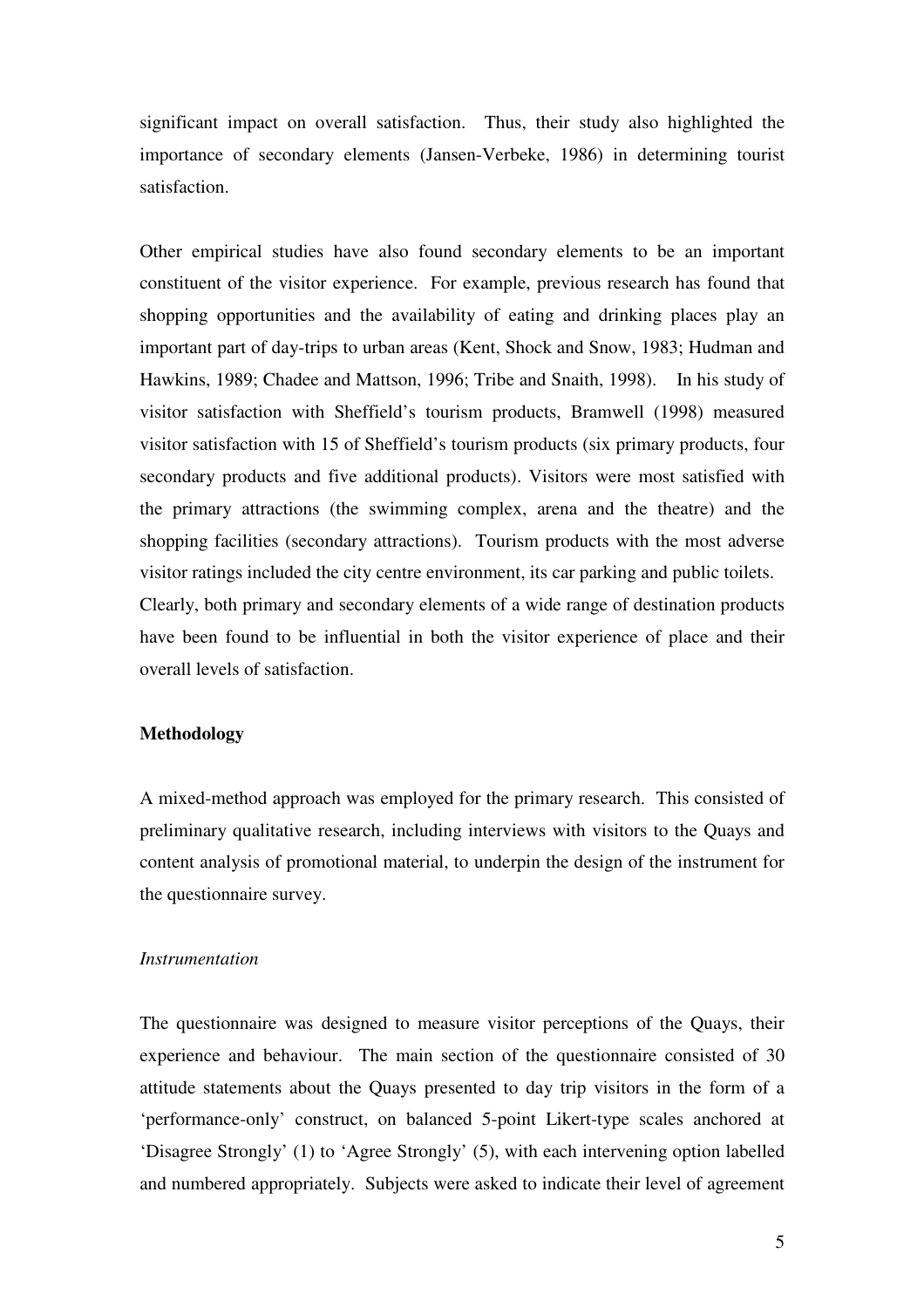with the statements. Visitors' overall satisfaction and intention to both recommend the Quays and return to the destination were also measured on 5-point Likert-type scales.

#### *Sampling Design*

After an initial pilot study in July 2004 which resulted in minor amendments, an onsite self-administered questionnaire was distributed around the Quays' attractions, bars, restaurants and distributional outlets between August and December 2004. Additionally, an intercept survey was conducted throughout August and September 2004.

Krejcie and Morgan's (1970) formula, as recommended by Jennings (2001), was used to calculate a viable sample for the survey. It was estimated that approximately two million people visited the Quays in 2003 (Salford City Council, 2004) and no further breakdown of this figure was available on any aspect of the visitor profile. A minimum sample of 387 subjects was therefore required. DeVaus (2002) and Veal (2006) also suggest a sample size of 387 for a population of two million with a five percent margin of error. A total of 392 useable questionnaires were obtained from a convenience sample. A non-probability sample was taken because of the constraints imposed by the destination's numerous entry and exit points, the dispersal of the population around the destination's attractions and amenities and the restricted opportunities for interception. However, the sample is considered to be representative of typical visitors to the Quays because the target population was sampled at nine different locations throughout the destination in an attempt to capture any variability.

#### *Data Analysis*

The data were analysed using SPSS Version 12.0. The ratings on the scales relating to performance, overall satisfaction and intention to both return and recommend were analysed. A factor analysis, using principle components as the method of extraction and Varimax orthogonal rotation, was conducted on the subjects' ratings on each of the 30 attributes to identify a smaller set of factors with eigenvalues greater or equal to 1.0 and factor loadings greater than 0.4 (Stevens, 1992). Varimax rotation was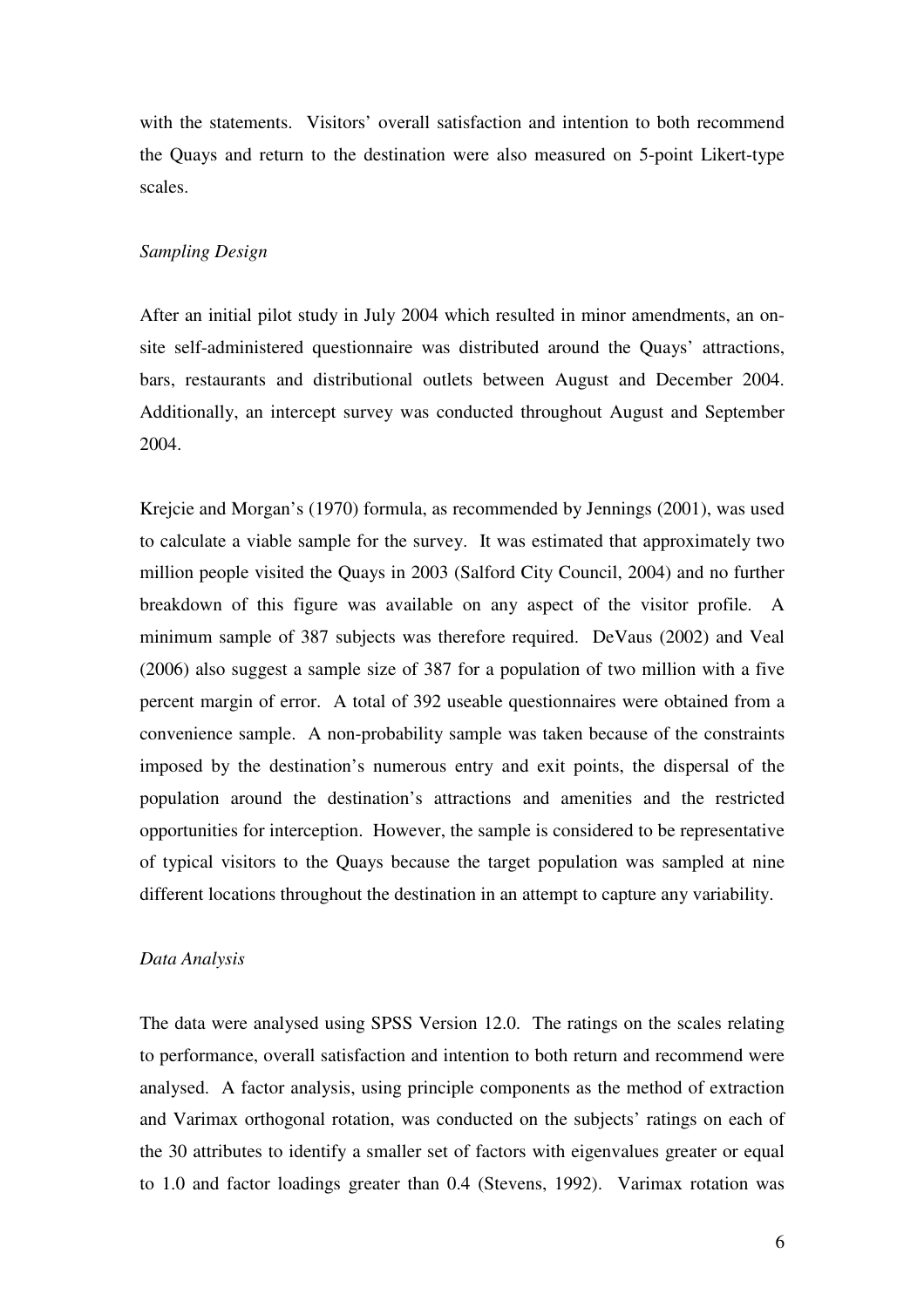used because the factors were considered to be unrelated in theoretical terms (Tabachnick and Fidell, 2001).

Regression techniques were employed to examine the influence of the factors on subjects' overall satisfaction levels. Cronbach's alpha coefficient, a Kaiser-Meyer-Olkin (KMO) test of sampling adequacy and Bartlett's test of sphericity all confirmed the factorability of the correlation matrix.

#### **Results and Discussion**

Levels of overall satisfaction with the Quays as a visitor destination were measured on a five-point Likert scale ranging from 'Very Dissatisfied' (1) to 'Very Satisfied' (5). The large majority of subjects were either satisfied (56.4%) or very satisfied (18.9%) with their visit. Only 24 (6.1%) of subjects were dissatisfied or very dissatisfied (0.5%). A further 65 (16.6%) of subjects were neither satisfied nor dissatisfied with the destination. The mean value of subjects' overall level of satisfaction was 3.92 which illustrates that, on average the Quays provided visitors with a satisfactory experience. As the Quays is still developing as a tourist destination, it is perhaps vital that visitors are satisfied with their experience as this could result in positive word-of-mouth to future, potential visitors.

Respondents' likelihood of recommending the Quays to others and returning in the future were measured on five-point scale ranging from 'Very Unlikely' (1) to 'Very Likely' (5). The majority of respondents were either likely (50.5%) or very likely (28.3%) to recommend the Quays to others and either likely (36.5%) or very likely (49.7%) to return to the destination.

The results from the analysis of the subjects' ratings on 30 statements about the Quays presented on 5-point agreement/disagreement scales, are presented in Table 1. The five highest rated attributes are 'a clean environment' (mean 4.10), 'interesting buildings' (mean 4.09), 'an attractive place' (mean 4.08), 'good car park facilities' (mean 3.95) and 'good customer service' (mean 3.80). By contrast, the Quays is not perceived to be 'a good place for a night out' (mean 2.84) and in general, subjects disagree that there is 'usually something new to see' (mean 3.12), that it is 'a good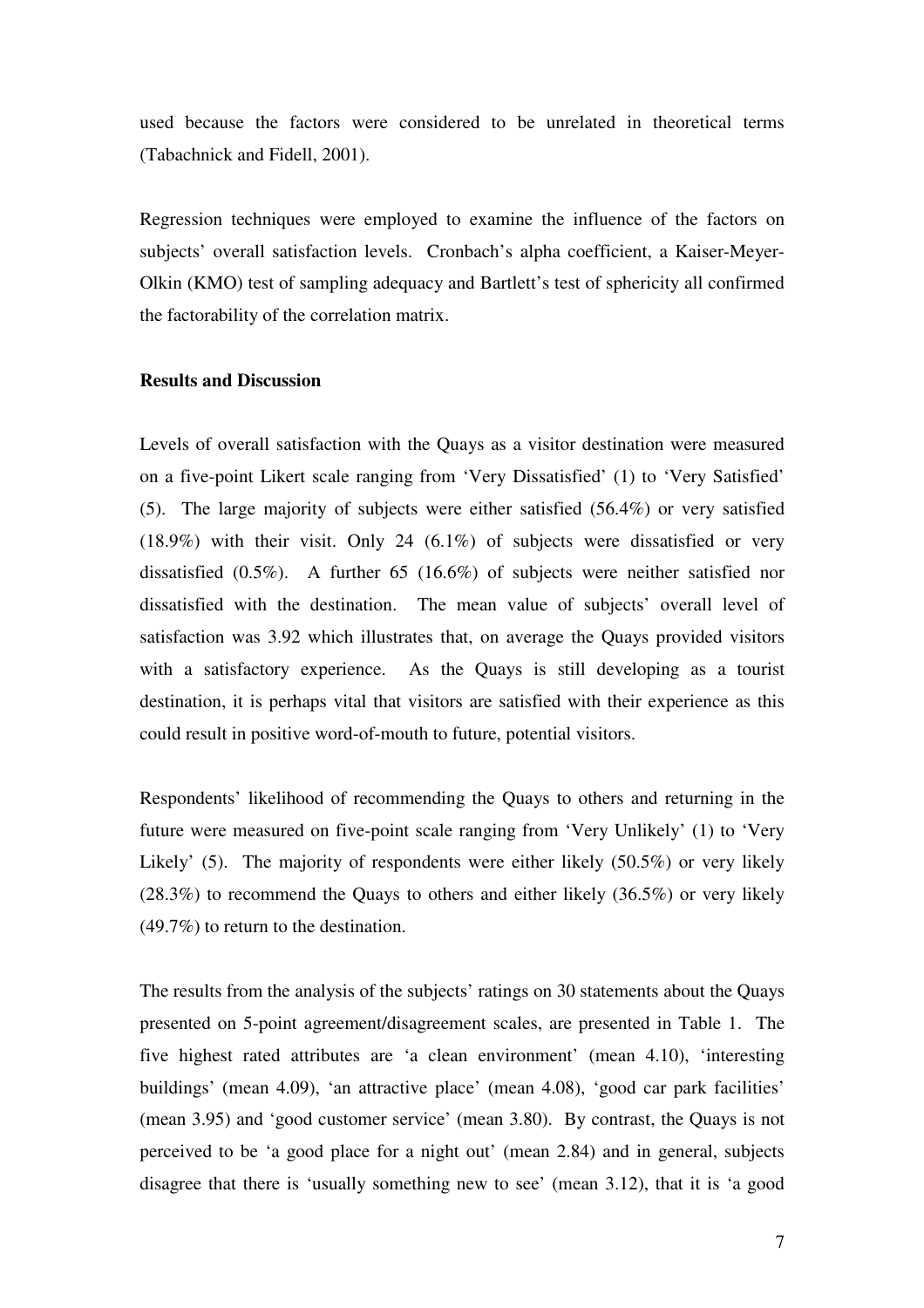place to socialise' (mean 3.19), 'an exciting place' (mean 3.20) and 'a surprising place' (mean 3.24).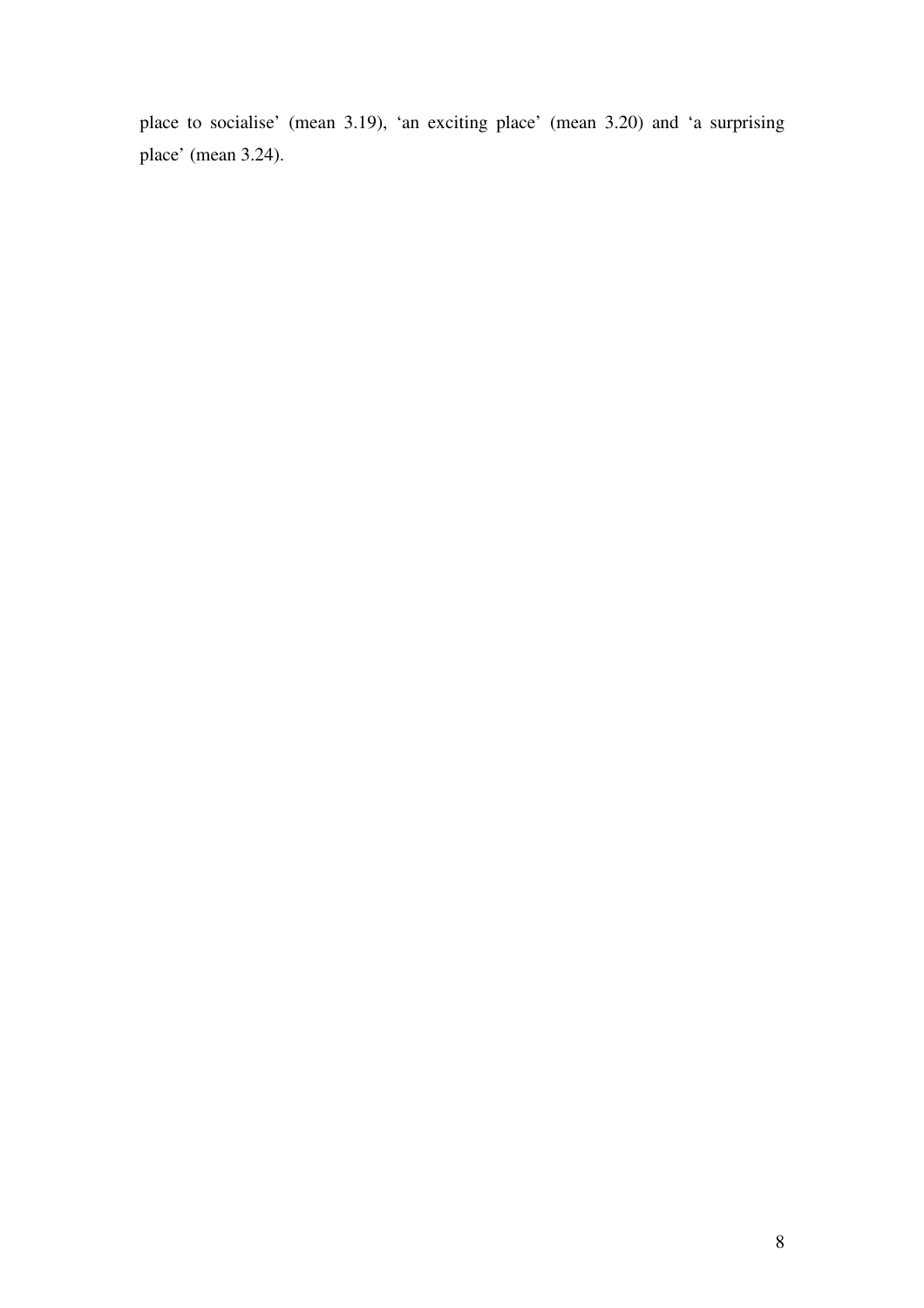| <b>Attributes</b>    | Mean | Std.             | Std. Error<br>of Mean | <b>Disagree</b><br><b>Strongly</b> | <b>Disagree</b>  | <b>Neither</b><br><b>Agree Nor</b><br><b>Disagree</b> | Agree | Agree<br><b>Strongly</b> | Missing*        | <b>Total</b> |
|----------------------|------|------------------|-----------------------|------------------------------------|------------------|-------------------------------------------------------|-------|--------------------------|-----------------|--------------|
| A Clean              | 4.10 | .77              | .04                   | 1/                                 | 17/              | 42/                                                   | 212/  | 118/                     | 2l              | 392          |
| Environment          |      |                  |                       | 0.3%                               | 4.3%             | 10.7%                                                 | 54.1% | 30.1%                    | $0.5\%$         | 100%         |
| Interesting          | 4.09 | .78              | .04                   | $\overline{31}$                    | 14/              | 44/                                                   | 213/  | 114/                     | 4/              | 392          |
| <b>Buildings</b>     |      |                  |                       | $0.8\%$                            | 3.6%             | 11.2%                                                 | 54.3% | 29.1%                    | $1\%$           | 100%         |
| An Attractive        | 4.08 | .68              | .03                   | 2l                                 | 10/              | 34/                                                   | 254/  | 91/                      | 1/              | 392          |
| Place                |      |                  |                       | $0.5\%$                            | 2.6%             | $8.7\%$                                               | 64.8% | 23.2%                    | $1\%$           | 100%         |
| Good Car Park        | 3.95 | .86              | .05                   | 6/                                 | 18/              | 54/                                                   | 194/  | 91/                      | 29/             | 392          |
| Facilities           |      |                  |                       | $1.5\%$                            | 4.6%             | 13.8%                                                 | 49.5% | 23.2%                    | 7.4%            | 100%         |
| Good Customer        | 3.80 | .77              | .04                   | $\overline{31}$                    | 11/              | 103/                                                  | 193/  | 60/                      | 22/             | 392          |
| Service              |      |                  |                       | $0.8\%$                            | 2.8%             | 26.3%                                                 | 49.2% | 15.3%                    | 5.6%            | 100%         |
| A Relaxing           | 3.80 | .78              | .04                   | 2/                                 | $\overline{231}$ | 82/                                                   | 220/  | $\overline{571}$         | 8/              | 392          |
| Place                |      |                  |                       | $0.5\%$                            | 5.9%             | $20.9\%$                                              | 56.1% | 14.5%                    | $2.0\%$         | 100%         |
| A Friendly Place     | 3.79 | $\overline{.71}$ | .04                   | 2l                                 | 11/              | 102/                                                  | 221/  | 49/                      | 71              | 392          |
|                      |      |                  |                       | $0.5\%$                            | $2.8\%$          | $26.0\%$                                              | 56.4% | 12.5%                    | $1.8\%$         | 100%         |
| A Place to Take      | 3.78 | .86              | .04                   | 5/                                 | 33/              | 63/                                                   | 222/  | 60/                      | $\overline{9/}$ | 392          |
| the Family           |      |                  |                       | 1.3%                               | 8.4%             | 16.1%                                                 | 56.6% | 15.3%                    | 2.3%            | 100%         |
| It has               | 3.76 | .92              | .05                   | 8/                                 | 30/              | 78/                                                   | 193/  | 72/                      | 11/             | 392          |
| Educational<br>Value |      |                  |                       | $2\%$                              | 7.7%             | 19.9%                                                 | 49.2% | 18.4%                    | 2.8%            | 100%         |
| Easy to Get          | 3.75 | .94              | .05                   | 8/                                 | 42/              | 59/                                                   | 214/  | 69/                      | 2/              | 392          |
| Around               |      |                  |                       | 2%                                 | 10.7%            | 14.5%                                                 | 54.6% | 17.6%                    | $0.5\%$         | 100%         |
| Good                 | 3.74 | .80              | .05                   | 4/                                 | 8/               | 99/                                                   | 142/  | 48/                      | 91/             | 392          |
| Wheelchair<br>Access |      |                  |                       | $1\%$                              | 2%               | 25.3%                                                 | 36.2% | 12.2%                    | $0.3\%$         | 100%         |
| Good Value for       | 3.67 | .84              | .04                   | 5/                                 | 22/              | 114/                                                  | 174/  | 51/                      | 26/             | 392          |
| Money                |      |                  |                       | 1.3%                               | 5.6%             | 29.1%                                                 | 44.4% | 13%                      | 6.6%            | 100%         |
| A Safe Place         | 3.66 | .84              | 0.4                   | 71                                 | 24/              | 101/                                                  | 193/  | 44/                      | 23/             | 392          |
|                      |      |                  |                       | 1.8%                               | 6.1%             | 25.8%                                                 | 49.2% | 11.2%                    | 5.9%            | 100%         |
| A Unique Place       | 3.63 | .98              | .05                   | 13/                                | 32/              | 103/                                                  | 164/  | 66/                      | 14/             | 392          |
|                      |      |                  |                       | $3.3\%$                            | 8.2%             | 26.3%                                                 | 41.8% | 16.8%                    | 3.6%            | 100%         |
| A Place to           | 3.56 | .94              | .05                   | 10/                                | 41/              | 112/                                                  | 173/  | 52/                      | 4/              | 392          |
| Explore              |      |                  |                       | 2.6%                               | 10.5%            | $28.6\%$                                              | 44.1% | 13.3%                    | $1\%$           | 100%         |

# **Table 1-Frequency Scores for the Quays Attributes**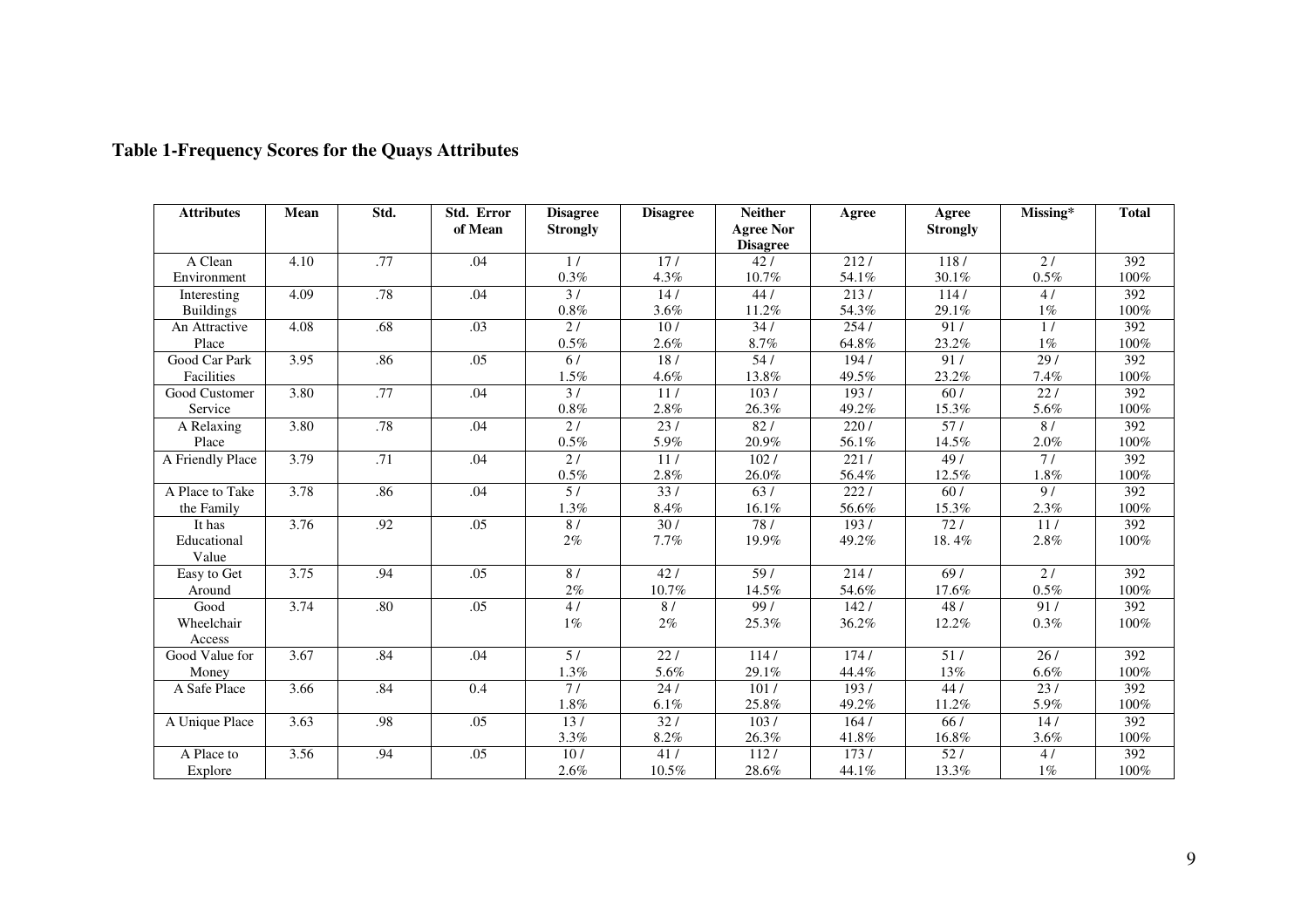| Good Quality    | 3.53 | .87  | .04 | 6/      | 37/     | 128/  | 169/              | 40/     | 12/             | 392              |
|-----------------|------|------|-----|---------|---------|-------|-------------------|---------|-----------------|------------------|
| Attractions     |      |      |     | 1.5%    | 9.4%    | 32.7% | 43.1%             | 10.2%   | 3.1%            | 100%             |
| Good Tourist    | 3.50 | .84  | .04 | 4/      | 34/     | 127/  | 151/              | 32/     | 44/             | 392              |
| Information     |      |      |     | $1\%$   | $8.7\%$ | 32.4% | 38.5%             | $8.2\%$ | 11.2%           | 100%             |
| A Variety of    | 3.49 | .91  | .05 | 71      | 56/     | 93/   | 191/              | 33/     | 12/             | 392              |
| Attractions     |      |      |     | 1.8%    | 14.3%   | 23.7% | 48.7%             | 8.4%    | 3.1%            | 100%             |
| A Trendy Place  | 3.47 | .94  | .05 | 7/      | 53/     | 116/  | 159/              | 44/     | 13/             | 392              |
|                 |      |      |     | 1.8%    | 13.5%   | 29.6% | 40.6%             | 11.2%   | 3.3%            | 100%             |
| Good Quality    | 3.47 | 1.02 | .05 | 18/     | 47/     | 96/   | 165/              | 47/     | 19/             | 392              |
| Shopping        |      |      |     | 4.6%    | 12.0%   | 24.5% | 42.1%             | 12.0%   | 4.8%            | 100%             |
| Good            | 3.46 | 1.08 | .05 | 25/     | 53/     | 80/   | 180/              | 50/     | 4/              | 392              |
| Signposting     |      |      |     | 6.4%    | 13.5%   | 20.4% | 45.9%             | 12.8%   | $1\%$           | 100%             |
| An Historic     | 3.44 | 1.02 | .05 | 13/     | 56/     | 109/  | 139/              | 53/     | 22l             | 392              |
| Place           |      |      |     | $3.3\%$ | 14.3%   | 27.8% | 35.5%             | 13.5%   | 5.6%            | 100%             |
| Easy to Get to  | 3.40 | 1.12 | .06 | 30/     | 58/     | 73/   | 180/              | 46/     | 5/              | 392              |
|                 |      |      |     | 7.7%    | 14.8%   | 18.6% | 45.9%             | 11.7%   | 1.3%            | 100%             |
| Good Places to  | 3.39 | .99  | .05 | 15/     | 64/     | 92/   | 173/              | 34/     | 14/             | $\overline{392}$ |
| Eat / Drink     |      |      |     | 3.8%    | 16.3%   | 23.5% | 44.1%             | 8.7%    | 3.6%            | 100%             |
| Something for   | 3.35 | 1.01 | .05 | 71      | 91/     | 83/   | 164/              | 38/     | $\overline{91}$ | $\overline{392}$ |
| Everyone        |      |      |     | 1.8%    | 23.2%   | 21.2% | 41.8%             | 9.7%    | 2.3%            | 100%             |
| A Surprising    | 3.24 | .93  | .05 | 11/     | 69/     | 149/  | $\overline{1257}$ | 28/     | 10/             | 392              |
| Place           |      |      |     | 2.8%    | 17.6%   | 38%   | 31.9%             | 7.1%    | 2.6%            | 100%             |
| An Exciting     | 3.20 | .96  | .05 | 12/     | 80 /    | 144/  | 120/              | 30/     | 6/              | 392              |
| Place           |      |      |     | $3.1\%$ | 20.4%   | 36.7% | 30.6%             | 7.7%    | $1.5\%$         | $100\%$          |
| A Good Place to | 3.19 | 1.00 | .05 | 16/     | 77/     | 120/  | 120/              | 28/     | 31/             | 392              |
| Socialise       |      |      |     | 4.1%    | 19.6%   | 30.6% | 30.6%             | 7.1%    | 7.9%            | 100%             |
| Usually         | 3.12 | .95  | .05 | 11/     | 89/     | 122/  | 112/              | 20/     | 38/             | 392/             |
| Something New   |      |      |     | 2.8%    | 22.7%   | 31.1% | 28.6%             | 5.1%    | 9.7%            | 100%             |
| to See          |      |      |     |         |         |       |                   |         |                 |                  |
| A Good Place    | 2.84 | 1.10 | .06 | 36/     | 105/    | 100/  | $76/$             | 23/     | 52/             | 392              |
| for a Night Out |      |      |     | 9.2%    | 26.8%   | 25.5% | 19.4%             | 5.9%    | 13.3%           | $100\%$          |

for a Night Out 1<br>
\* Subjects were undecided about their level of agreement / disagreement with the statements (don't know option).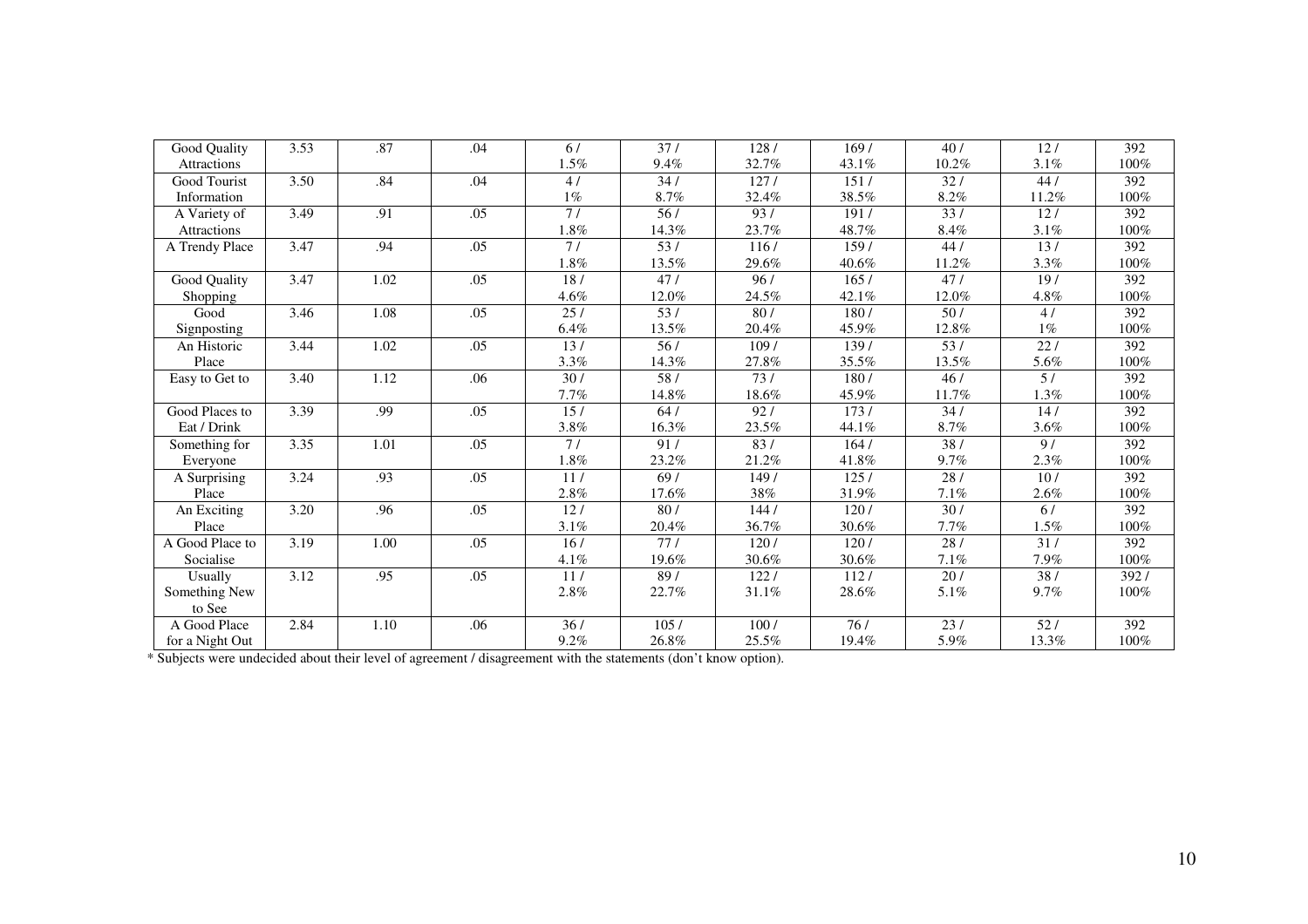#### **Factor Analysis of the Quays' Attribute Performance**

The results from the principle components analysis of subjects' ratings on the 30 statements about the Quays are presented in Table 2. Cronbach's alpha coefficient for the performance scale is 0.93, indicating a high degree of internal consistency. The KMO measure of sampling adequacy can be described as 'meritorious' at 0.89 (Kaiser, 1974). Barlett's test for sphericity was used to assess the sampling adequacy of the data and to test whether the correlation matrix was an identity matrix. The value of the test statistic was 1962.32 with 120 degrees of freedom and a high significance level (p>.001) thus, supporting the factorability of the correlation matrix.

The analysis produced a four-factor solution (with eigenvalues >1.0) which explained 62% of variance in the data. Factor 1 is comprised of 6 items ( $\alpha$  =.83) and accounts for 36.02% of the variance in the data. The attribute loadings suggest that it relates to the primary attractions of the Quays. The variables which loaded most highly on this factor were all items relating to the primary attractions of the destination.

Factor 2 consists of four items ( $\alpha$  =.81) and explains 11.42% of the variance. It seems to describe the 'secondary elements of place' defined by Jansen-Verbeke (1986), for example, 'good places to eat / drink' (catering facilities) and 'good quality shopping' (shopping facilities). All of the attributes loaded on this factor relate to the secondary attractions of the Quays, therefore, this factor was named Secondary Attractions.

Factor 3, which accounts for 7.95% of the variance, loads on four attributes ( $\alpha = .75$ ) relating to access in terms of movement both to and around the Quays and also its broad appeal.

Factor 4 loads on only two attributes ( $\alpha = .60$ ) and accounts for 7.09% of the variance in the data. It appears to be environmental in orientation.

There appears to be a good fit between the four factor solution presented above and Jansen-Verbeke's (1986) leisure function of the inner city in that *primary elements*, *secondary elements* and *conditional elements*, such as accessibility, signposts, and parking facilities were identified. The dimension also has similarities with the five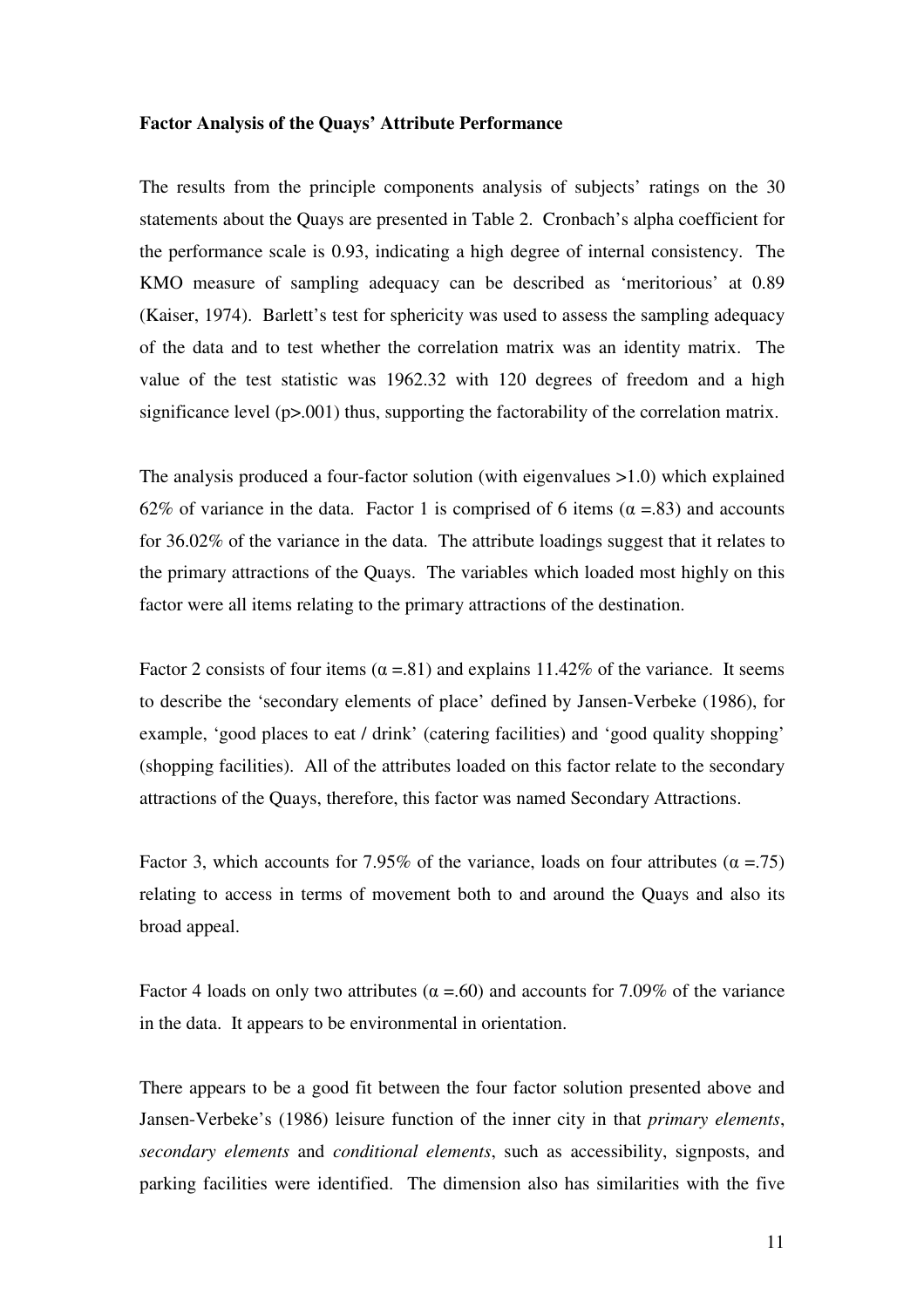factor solution presented by Fallon and Schofield (2003) which identified *core attractions*, *secondary attractions* and *transport plus* factors, albeit in two different types of destination. Core and secondary attractions represent the 'pull' elements of the destination and the transport plus grouping enable the attractions to be accessed and experienced by visitors.

| Table 2 - Results of the Principal Components Analysis of Subjects' Ratings on |  |
|--------------------------------------------------------------------------------|--|
| the Statements about the Quays                                                 |  |

| The Quays' Attributes                  | Factor       | Factor                  | Factor                  | Factor       | <b>Communality</b> |
|----------------------------------------|--------------|-------------------------|-------------------------|--------------|--------------------|
|                                        | $\mathbf{1}$ | 2                       | 3                       | 4            |                    |
| <b>Factor 1: Primary Attractions</b>   |              |                         |                         |              |                    |
| A place to explore                     |              |                         |                         |              |                    |
| Good quality attractions               | .781         |                         |                         |              | .694               |
| A surprising place                     | .732         |                         |                         |              | .635               |
| It has educational value               | .727         |                         |                         |              | .639               |
| An exciting place                      | .701         |                         |                         |              | .498               |
| A trendy place                         | .684         |                         |                         |              | .649               |
|                                        | .552         |                         |                         |              | .511               |
| <b>Factor 2: Secondary Attractions</b> |              |                         |                         |              |                    |
| Good places to eat / drink             |              |                         |                         |              |                    |
| A good place to socialise              |              | .784                    |                         |              | .645               |
| Good quality shopping                  |              | .765                    |                         |              | .663               |
| A good place for a night out           |              | .694                    |                         |              | .568               |
|                                        |              | .666                    |                         |              | .576               |
| <b>Factor 3: Access</b>                |              |                         |                         |              |                    |
| Good signposting                       |              |                         | .823                    |              | .689               |
| Easy to get around                     |              |                         | .779                    |              | .655               |
| Easy to get to                         |              |                         | .744                    |              | .606               |
| Something for everyone                 |              |                         | .609                    |              | .551               |
| <b>Factor 4: Environment</b>           |              |                         |                         |              |                    |
| A clean environment                    |              |                         |                         | .809         | .732               |
| An attractive place                    |              |                         |                         | .779         | .689               |
| Eigenvalue                             | 5.764        | 1.827                   | 1.273                   | 1.135        |                    |
| Variance $(\% )$                       | 36.022       | 11.419                  | 7.954                   | 7.092        |                    |
| <b>Cumulative Variance (%)</b>         | 36.022       | 47.442                  | 55.395                  | 62.488       |                    |
| <b>Cronbach's Alpha</b>                | .83          | .81                     | .75                     | .60          |                    |
| Number of Items (Total = $16$ )        | 6            | $\overline{\mathbf{4}}$ | $\overline{\mathbf{4}}$ | $\mathbf{2}$ |                    |

## **Multiple Regression of Visitors' Overall Satisfaction on the Factors**

A stepwise multiple regression analysis was carried out on the variable 'overall level of satisfaction with the Quays' using the four factors. The results are given in Table 3. The model is significant  $(p<.001)$  with all four factors making a significant contribution to visitor satisfaction with the Quays. The R Square value shows that the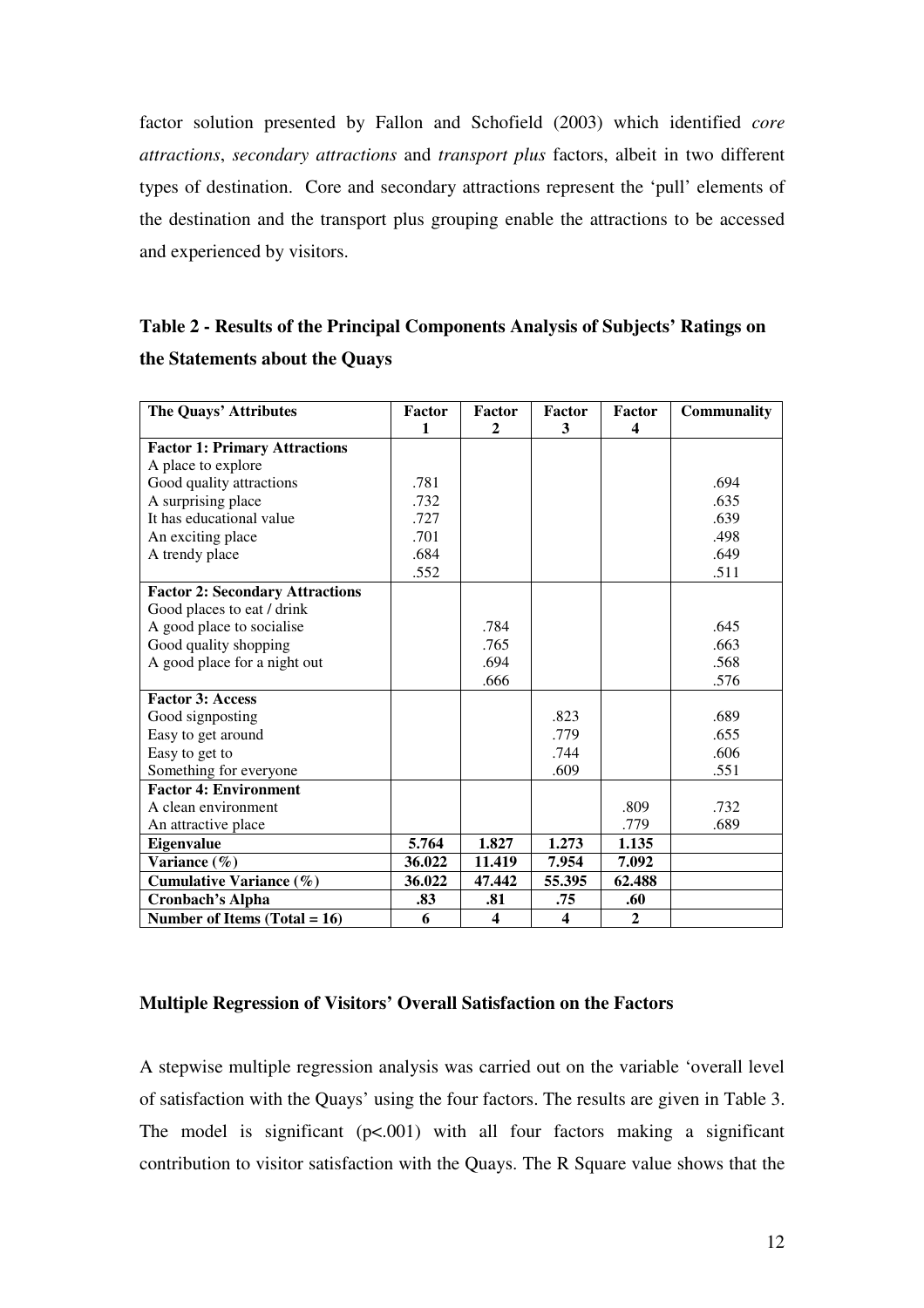four factor model explains 38.3% of the variance in overall visitor satisfaction. Factor 2, secondary attractions, makes the strongest contribution to overall level of satisfaction (.377) when the variance explained by all other factors in the model is controlled for. A one unit increase in the performance of the secondary attractions would lead to a 0.377 unit increase in visitors' overall level of satisfaction, all other variables being held constant. Factor 1, primary attractions, makes the second largest contribution to the model (.355). A one unit increase in the performance of the primary attractions would lead to a 0.355 unit increase in visitors' overall level of satisfaction. Factors 4 (environment) and 3 (access) make weaker, albeit significant contributions to the dependent variable. A one unit increase in the performance of the environment would lead to a 0.242 unit increase in visitors' overall level of satisfaction. Similarly, a one unit increase in the performance of access variables would lead to a 0.225 increase in visitors' overall level of satisfaction with the destination.

The results show the importance of secondary attractions in the visitor experience of the Quays. Additionally, they lend support to the findings of Fallon and Schofield (2003) who also found secondary attractions to be the most influential indicator of tourists overall satisfaction. Other research has also found that eating/drinking and shopping opportunities can often function as attractions and thus play an important part of day-trips to urban areas (Kent, Shock and Snow, 1983; Hudman and Hawkins, 1989; Ryan, 1991; Law, 1993). However, while the findings of the multiple regression analysis identified secondary attractions as the single most influential factor affecting visitors' overall satisfaction with the destination, subjects were not 'highly' satisfied with the performance of the attributes loading on this factor. For example, 'good quality shopping' (mean 3.47) and 'good places to eat and drink' (mean 3.39). Additionally, the Quays is not perceived to be 'a good place for a night out' (mean 2.84) or 'a good place to socialise' (mean 3.19). Consequently, from a destination management perspective, the secondary elements of the destination should be improved to achieve higher levels of visitor satisfaction.

Factor 1 (primary attractions) was also found to be a significant predictor of visitor satisfaction. This supports Baloglu *et al's* (2003) study which found the primary elements of place to be a key determinant of visitor satisfaction. It also supports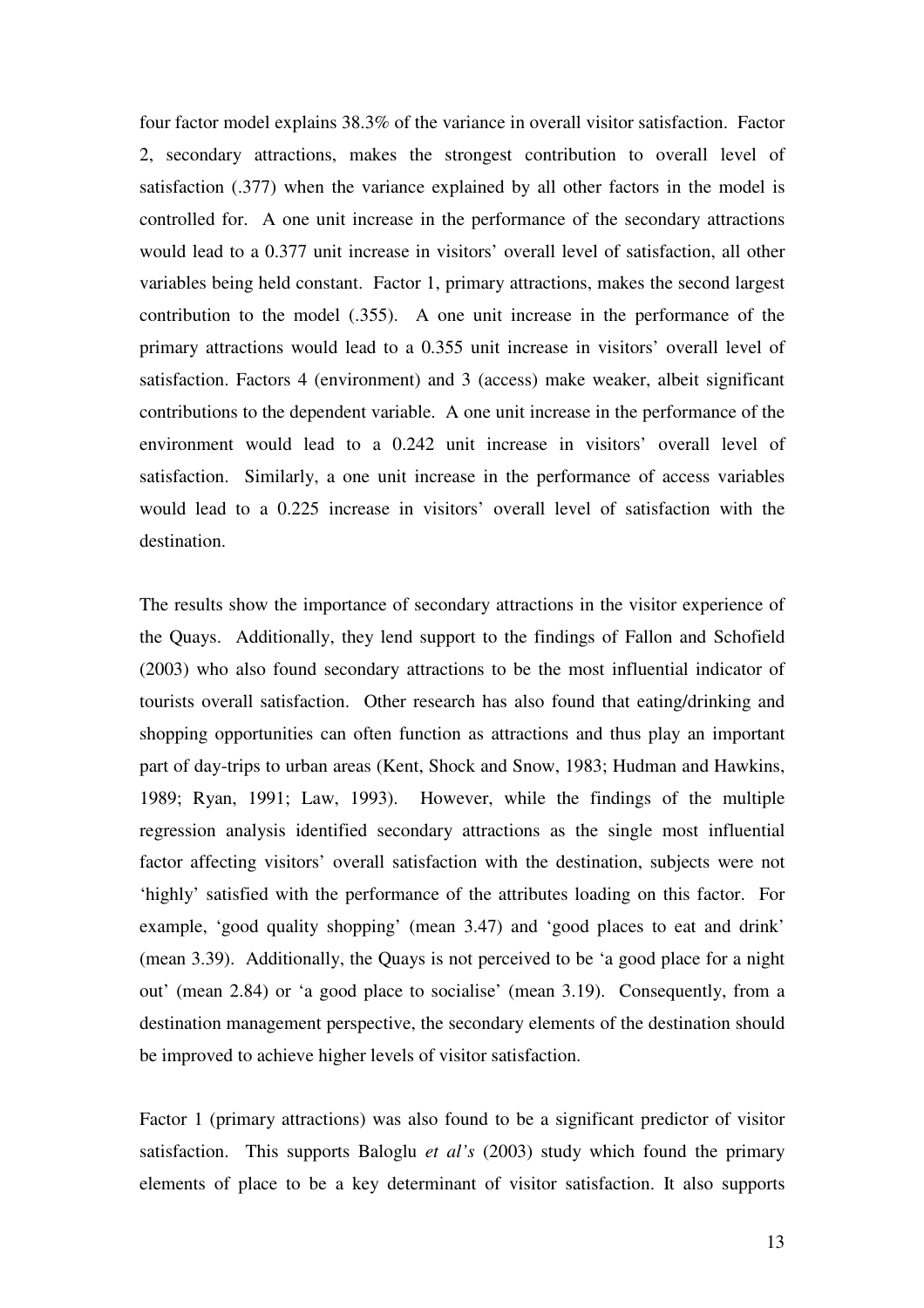Danaher and Arweiler's (1996) research; they found that both primary and secondary attractions had a significant impact on overall satisfaction.

Not surprisingly, the environment (factor 4) and access (factor 3) were also found to be significant predictors of visitor satisfaction with the Quays. The two variables loading on factor 4 were among the highest rated performance statements. Clearly, given their importance in relation to visitor satisfaction, these destination elements, together with those loading on the other significant factors, should be maintained and/or improved.

**Table 3 - Multiple Regression Analysis of Overall Satisfaction with the Quays with Performance Factors as Predictors** 

| <b>Summary Statistics</b>     |                       |                |      |                          |               |  |
|-------------------------------|-----------------------|----------------|------|--------------------------|---------------|--|
|                               | $R: -619$             | R Square: .383 |      | Adjusted R Square: -.375 |               |  |
| <b>Analysis of Variance</b>   |                       |                |      |                          |               |  |
|                               | Degrees of<br>Freedom | Sum of Squares |      | Mean Squares             | F Test        |  |
| Regression                    | 4                     | 75.675         |      | 18.919                   | 47.032        |  |
| Residual                      | 303                   | 121.884        |      | .402                     | $P = 0.000$   |  |
| Total                         | 307                   | 197.560        |      |                          |               |  |
| <b>Beta Coefficient Table</b> |                       |                |      |                          |               |  |
| Variable (Factor)             | <u>B</u>              | SE B           | Beta | $\mathbf T$              | <u>Sig. T</u> |  |
| Factor 2                      | .292                  | .036           | .377 | 8.359                    | .000.         |  |
| (Secondary Attractions)       |                       |                |      |                          |               |  |
| Factor 1                      | .280                  | .036           | .355 | 7.869                    | .000          |  |
| (Primary Attractions)         |                       |                |      |                          |               |  |
| Factor 4                      | .189                  | .035           | .242 | 5.370                    | .000          |  |
| (Environment)                 |                       |                |      |                          |               |  |
| Factor 3                      | .179                  | .036           | .225 | 4.984                    | .000          |  |
| (Access)                      |                       |                |      |                          |               |  |
| Constant                      | 3.912                 | .036           |      | 108.061                  | .000          |  |

#### **Conclusions**

This study has examined visitor perceptions of the Quays in Salford, their on-site behaviour and experience and as such, makes a contribution to the existing literature on urban waterfront destinations. The findings have demonstrated that the secondary attractions explained more of the variance in satisfaction than the primary attractions, which in turn, were more influential than the environment and access components. This suggests that whilst the Quays' primary tourism product components and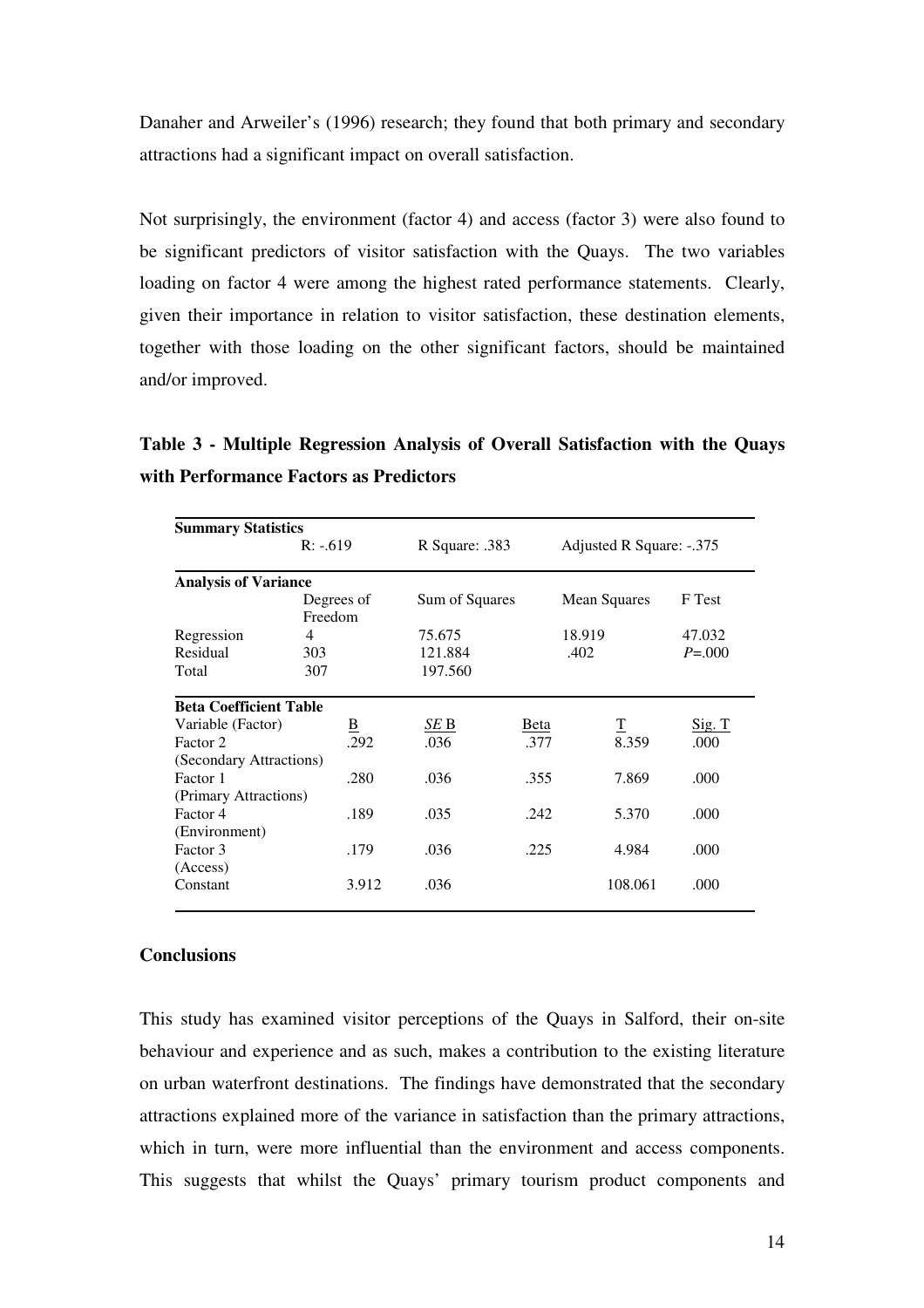environment and access components are important in influencing visitors' satisfaction with the destination; it is the secondary tourism components, for example, the shops, cafes and restaurants that are particularly important to the visitor experience and the success of the destination.

Whilst previous research has acknowledged the importance of secondary attractions in determining visitor satisfaction, the majority of previous studies have focused on holiday/vacation destinations. The outcomes of this research suggest that a general model may exist, i.e. that secondary attractions are relatively more important than other destination components irrespective of the type of destination; this could be tested in future research at other destinations but in relation to day-trip destinations in particular.

The findings of the research have also provided valuable practical information about visitor perceptions and experience of the Quays in Salford. The outcomes can be regarded as being of foremost relevance for the North West Development Agency and Salford City Council for planning and marketing the Quays in Salford with particular reference to product development and promotional strategies. For example, the design of promotional material for the Quays should place further emphasis on the secondary attractions of the destination; at present, the primary attractions are featured most prominently.

Further research is needed to assess visitor perception, behaviour and experience at other regenerated waterfront areas or similar day-trip destinations; this would allow meaningful comparisons to be made. The notion of a general model referred to above, should also be tested. Finally, whilst the practical findings of this research are specific to the Quays, the methodology for this study could be applied in other studies to evaluate visitor perception, behaviour and experience at other day-trip destinations.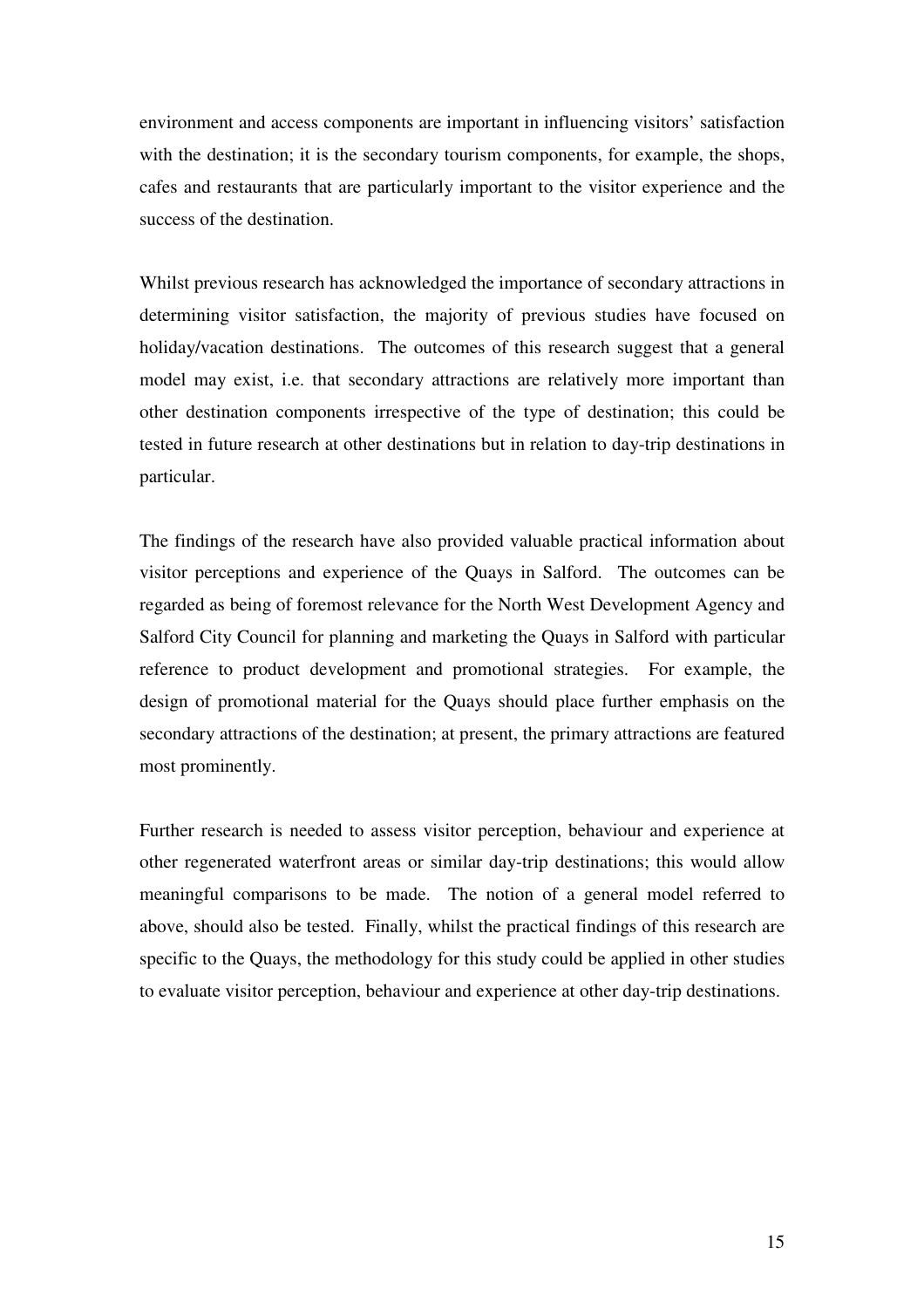## **Reference List**

Andreassen, T. W. (1995) Dissatisfaction with public services: the case of public transportation, *Journal of Services Marketing*, Vol. 9, No. 5, pp. 30-41.

Baker, D. A. and Crompton, J. L. (2000) Quality, satisfaction and behavioural intentions, *Annals of Tourism Research*, Vol. 27, No. 3, pp. 785-804.

Baloglu, S, Pekan, A, Chen, S. and Santos, J. (2003) The relationship between destination performance, overall satisfaction and behavioural intention for distinct segments, in J. A. Williams and U. Muzaffer (eds.), *Current Issues and Development in Hospitality and Tourism Satisfaction*, New York: The Haworth Hospitality Press, pp. 149-176.

Bramwell, B. (1998) User satisfaction and product development in urban tourism, *Tourism Management*, Vol. 19, No. 1, pp. 35-47.

Chadee, D. D. and Mattsson, J. (1996) An empirical assessment of customer satisfaction in tourism, *Services Industries Journal*, Vol. 16, No.3, pp. 305-320.

Craig-Smith, S. J. (1995) The role of tourism in inner-harbour redevelopment, in S. J. Craig-Smith and M. Fagence (eds.), *Recreation and Tourism as a Catalyst for Urban Waterfront Redevelopment: An International Survey*, Westport: Praeger Publishers, pp. 15-35.

Crompton, J. L. and Love, L. L. (1995) The predictive validity of alternative approaches to evaluating quality of a festival, *Journal of Travel Research*, Vol. 34, No. 1, pp. 11-24.

Danaher, P. J. and Arweiler, N. (1996) Customer satisfaction in the tourist industry: a case study of visitors to New Zealand, *Journal of Travel Research*, Vol. 35, No. 1, pp. 89-93.

De Vaus, D. A. (2002) *Surveys in Social Research*, Fourth Edition, London: UCL Press.

Fallon, P. and Schofield, P. (2003) "Just trying to keep the customer satisfied": a comparison of models used in the measurement of tourist satisfaction, *Journal of Quality Assurance in Hospitality and Tourism*, Vol. 4, No. 3/4, pp. 61-76.

Guadagnoli, E. and Velicer, W. F. (1988) Relation of sample size to the stability of component patterns, *Psychological Bulletin*, Vol. 103, pp. 265-275.

Hudman, L. E. and Hawkins, D. E. (1989) *Tourism in Contemporary Society*, Englewood Cliffs, N.J: Prentice Hall.

Jansen-Verbeke, M. (1986) Inner-city tourism: resources, tourists and promoters, *Annals of Tourism Research*, Vol. 13, pp. 79-100.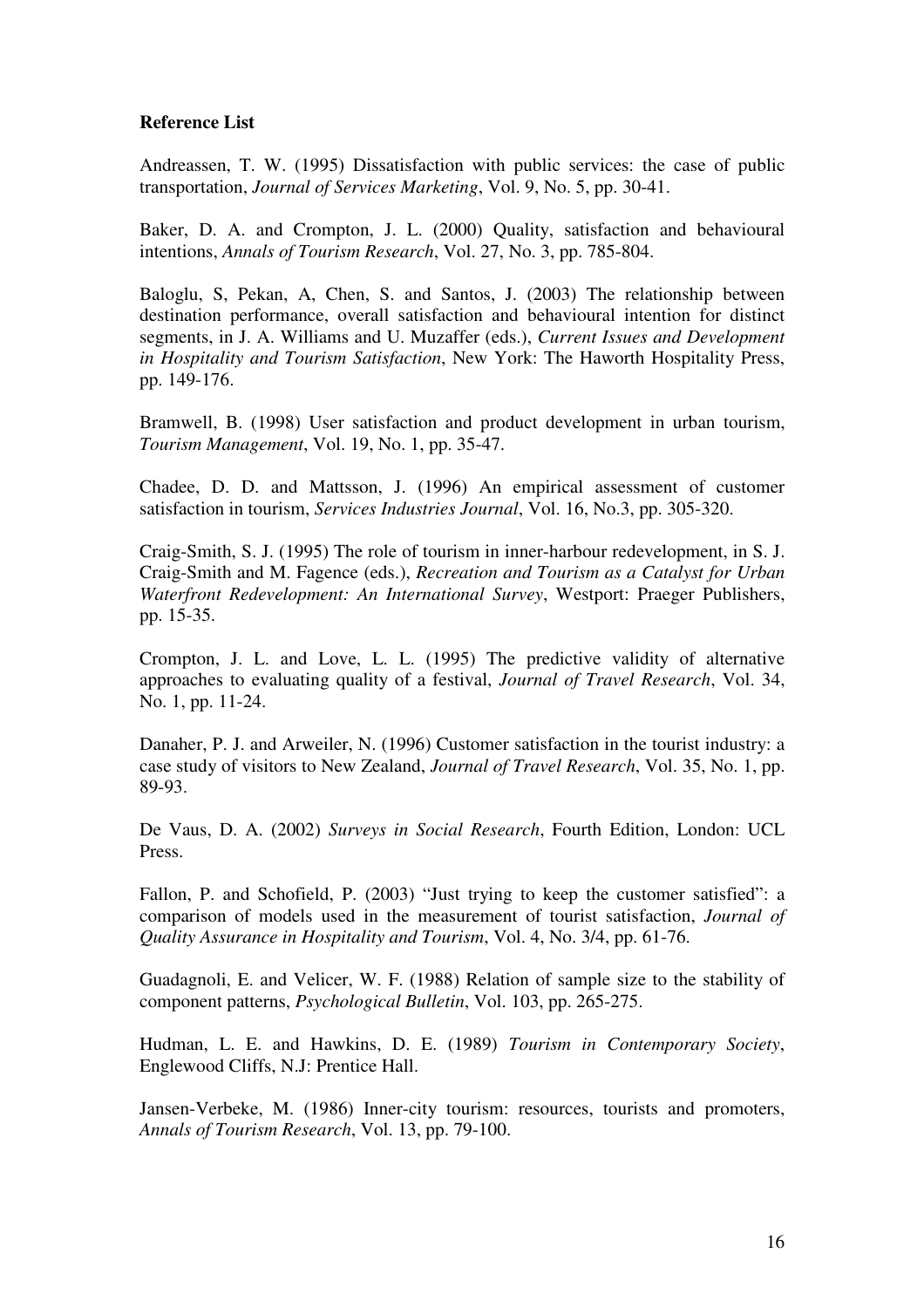Kent, W. E., Shock, J. and Snow, R. E. (1983) Shopping: tourism's unsung hero(ine), *Journal of Travel Research*, Vol. 21, No. 4, pp. 2-4.

Kozak, M. (2001a) A critical review of approaches to measure satisfaction with tourist destinations, in J. A. Mazanec, G. I. Crouch, J. R. Brent Ritchie and A. G. Woodside (eds.), *Consumer Psychology of Tourism, Hospitality and Leisure*, Vol. 2, Oxon: CABI Publishing, pp. 303-318.

Kozak, M. (2001b) Comparative assessment of tourist satisfaction with destinations across two nationalities, *Tourism Management*, Vol. 22, pp. 391-401.

Krejcie, R. V. and Morgan, D. W. (1970) Determining sample size for research activities, *Educational and Psychological Measurement*, Vol. 30, pp. 607-610.

Law, C. M. (1993) *Urban Tourism: Attracting Visitors to Large Cities*, London: Mansell Publishing.

Loundsbury, L. W. and Hoopes, L. (1985) An investigation of factors associated with vacation satisfaction, *Journal of Leisure Research*, Vol. 17, pp. 1-13.

Pearce, D. G. (2001) An integrative framework for urban tourism research, *Annals of Tourism Research*, Vol. 28, No. 1, pp. 926-946.

Pizam, A. and Milman, A. (1993) Predicting satisfaction among first time visitors to a destination by using the expectancy disconfirmation theory, *International Journal of Hospitality Management*, Vol. 12, pp. 197-209.

Pizam, A., Neumann, Y. and Reichel, A. (1978) Dimensions of tourist satisfaction with a destination area, *Annals of Tourism Research*, Vol. 5, No. 3, pp. 314-322.

Ryan, C. (1991) *Recreational Tourism: A Social Science Perspective*, London: Routledge.

Ryan, C. (1995) *Researching Tourist Satisfaction: Issues, Concepts and Problems*, London: Routledge.

Salford City Council. (2004) Pers. Com. With Lindsay Hebden, Tourism and Marketing Manager, Salford City Council.

Schofield, P. (2001) Evaluating heritage visitor attractions from the consumer perspective: a focus on Castlefield urban heritage park in Manchester, UK, in J. A. Mazanec, G. I. Crouch, J. R. Brent Ritchie and A. G. Woodside (eds.), *Consumer Psychology of Tourism, Hospitality and Leisure*, Vol. 2, Oxon: CABI Publishing, pp. 285-301.

Selby, M. (2004) *Understanding Urban Tourism: Image, Culture and Experience*, London: I.BTauris.

Shaw, G. and Williams, A. M. (1994) *Critical Issues in Tourism: A Geographical Perspective*, Oxford: Blackwell.